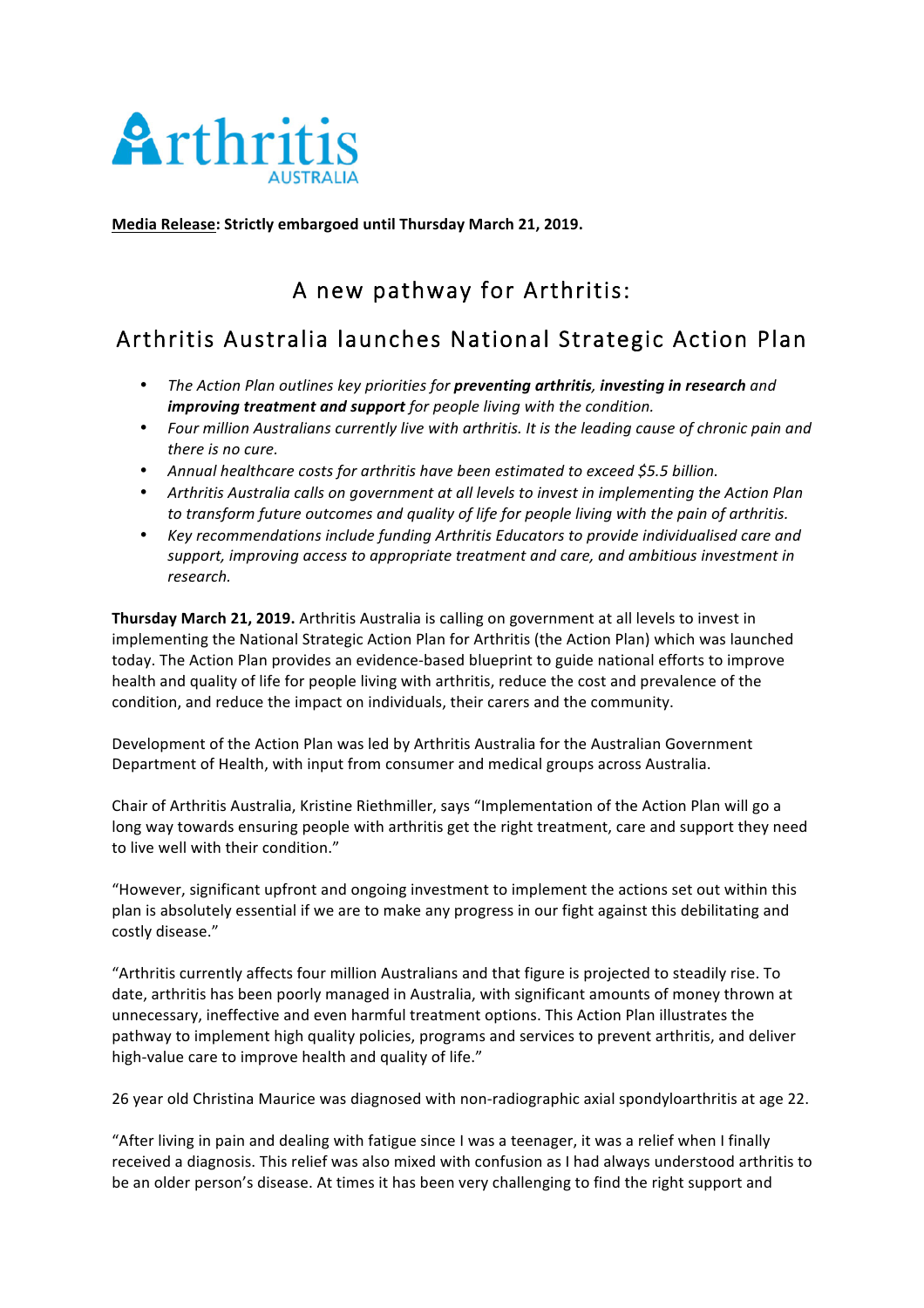information. While I have an amazing rheumatologist who has provided me with holistic care and normalised my experience of the disease, I know others that haven't been as fortunate and have had difficulty accessing the same care."

"Living with arthritis is hard because it is an internal and silent disease - no one understands what you're going through or how simple tasks can be difficult, particularly if you're a young person. I still find it hard to explain why I don't have the same energy levels as everyone else. I would love for there to be more awareness about the different forms and stages of arthritis, support services and greater knowledge to promote early intervention."

## **Priority Areas and Key Recommendations**

The Action Plan identifies **three key priority areas** which require urgent, immediate attention in order to reduce the health burden of arthritis both now and into the future.

- **1.** Awareness, prevention and education arthritis is often incorrectly thought of as a single condition that affects only old people. Misconceptions can undermine prevention, early diagnosis and effective management.  $\frac{1}{2}$  In addition, few people with arthritis receive the information and support they need to help them to manage their condition.
- 2. **High-value, person-centred care and support** currently two-thirds of Australians with arthritis report that they are faring badly with their condition<sup>ii</sup>, with the most common problems being inadequate pain management, lack of information and support, and the high costs of care.
- 3. **Research evidence and data** Investment is required across all areas of research from basic through to clinical research, epidemiological, translational and implementation research.

## **Recommended actions in the plan include:**

- Conduct **awareness campaigns** to increase public understanding of arthritis and how it can be prevented and managed.
- Fund arthritis educators to provide personalised care and support for children and adults diagnosed with arthritis.
- Develop and implement a national **sports injury prevention program** to reduce the risk of developing osteoarthritis.
- Increase funding for **specialist and allied health services** so people with arthritis can receive timely, appropriate and affordable care.
- Provide information, **education and tools for health professionals** to help them to deliver bestpractice arthritis care.
- Pilot and evaluate a **community-based 'one-stop-shop' arthritis clinic** to provide a single point of contact for diagnosis, assessment, triage, treatment and referral to other services.
- Fund an ambitious 'arthritis and musculoskeletal research mission' from the Medical Research Future Fund to improve arthritis prevention, diagnosis and treatment, and **support the search for cures**.

CEO of Arthritis Australia, Andrew Mills, sees Arthritis Educators as a vital component of the Action Plan, with individualised help and support sorely lacking from the existing system.

"A diagnosis of arthritis can have a profound effect on a person's life, including impacting their ability to work and their overall wellbeing," explains Mr Mills. "In the current system, a person may get half an hour with a specialist to talk about their diagnosis, and then they're often left to their own devices. An Arthritis Educator could step in at this point and provide more detailed information about the patient's condition, information about medications and side effects, emotional support, and also help them to navigate their way through the various medical and allied health services available."